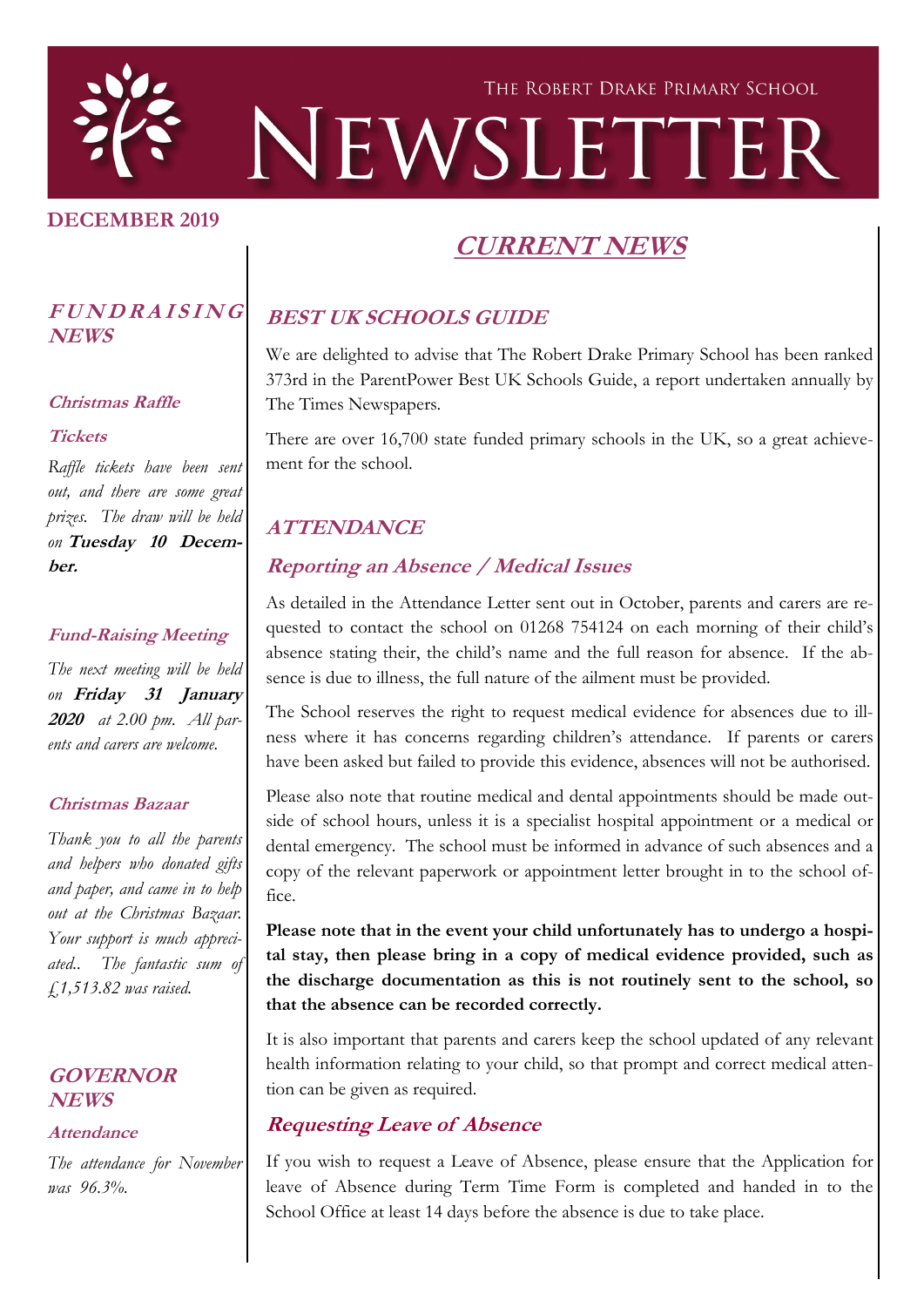The Form must be accompanied by a covering letter, detailing the reasons for the request. Please also note that a form will need to be completed for each child you have at the school.

Thank you for your attention in this matter.

### **DECEMBER DATES FOR YOUR DIARIES**

**Tuesday 10 December**—Year 5/6 Visit to Cardfields **Wednesday 11 December—**EYFS Performances, 9.15 am and 2.30 pm **Thursday 12 December**—Year 3/4 Carol Concert at St Peter's Church, 9.30 am **Friday 13 December**—Christmas Jumper Day / Christmas Dinner

### **CHRISTMAS POST BOXES**



The children can post their Christmas cards in the post boxes placed in Reception and the junior corridor. EYFS have their own box in the corridor outside their classroom. Please make sure that the envelopes are clearly marked with the recipients full name and class. Thank you.

## **COATS**

Please ensure that your child brings their coat to school every day as the weather has now turned cold. Thank you.

## **DISADVANTAGED PUPIL FUNDING/ FREE SCHOOL MEALS**

The Pupil Premium Funding is allocated to children from low-income families who are currently known to be eligible for free school meals and children who have been looked after continuously for more than six months.

You may register your child for Free School Meals if you receive a range of benefits such as Income Support, Income-based Jobseeker's Allowance, Income-related Employment and Support Allowance and Child Tax Credit (with no Working Tax Credits), provided your annual income does not exceed  $f(16,190)$ .

Registering is quick and easy. If you think you might be eligible, Essex County Council has an online application form on their website:

https://www.essex.gov.uk/Education-Schools/Schools/Pupil-Parent-Support/ Pages/Free-school-meals.aspx.

If you meet the eligibility criteria, registering for Free School Meals will bring more money to the school which will benefit your child. Our Pupil Premium Funding is also used to provide support for pupils in a number of ways. As well as enabling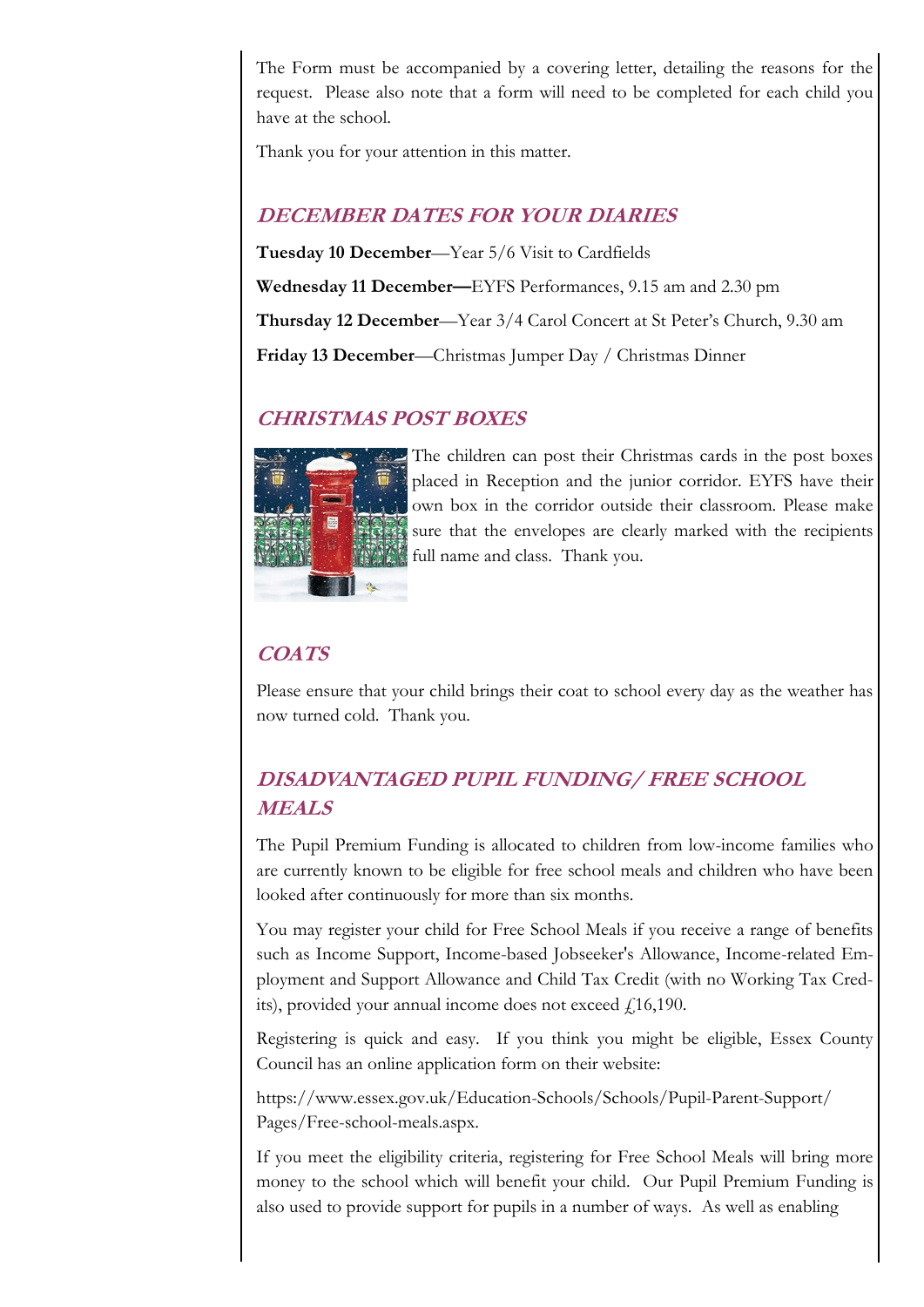your child to have the option of a free, healthy meal at lunchtime, other benefits may also be available for registered children, such as help with the cost of school trips. Further details are available on the school website.

Please be assured that registering for Free School Meals is completely confidential and your child's peers need not know they have applied. Please contact the school office if you have any questions or require help with your application.

### **SCHOOL CROSSING PATROL SERVICE**

Please find herewith a message received from the School Crossing Patrol Service, asking all parents and carers to park with consideration for others:

'During a recent visit to the patrolled crossing site, I noticed that many vehicles were delayed entry into Spencer Road due to vehicles parking up on the double yellow lines near the corner in Spencer Road. The effects of this is that vehicles bank up in Church Road waiting to enter Spencer Road. This restricts the views of oncoming traffic for the patrol. Also vehicles in Church Road accelerate to overtake the vehicles waiting to enter Spencer Road and their view of the patrol and pedestrians up ahead is restricted. Please park with consideration for the safety of the patrol and all Robert Drake pupils. Thank you. **South Essex Parking Partnership have been requested to monitor this area on a regular basis.'**

# **WHAT'S BEEN HAPPENING**

### **SPORTS RESULTS**

Football: On 27 November the girls football team played against Woodham Ley and drew 0-0. Mr Hunter said the girls played absolutely fantastically, playing against a team whom over the last two years have dominated the girls league. He said that every girl worked hard and gave 100%.

Netball: The mixed netball team played a match against Kingston on 19 November. They played well and won the match 9-3.

### **ALDI'S KIT FOR SCHOOLS**

The Sports Council has been busy collating and sticking all of the Aldi Kits for Schools stickers on the huge posters that were given to us.

In total, we sent off four completed posters and one with only 20 stickers to go. This enables us to have at least four chances of being picked out at random for the prize of  $f_1(20,000)$  to go towards something for the school that is sustainable and sport related. After consultation with the children in each class, it was decided that if we win, the money would go towards an outside "Trim Trail" where there are gym-like activities stationed around the field. Let's keep our fingers crossed that we are one of the lucky schools!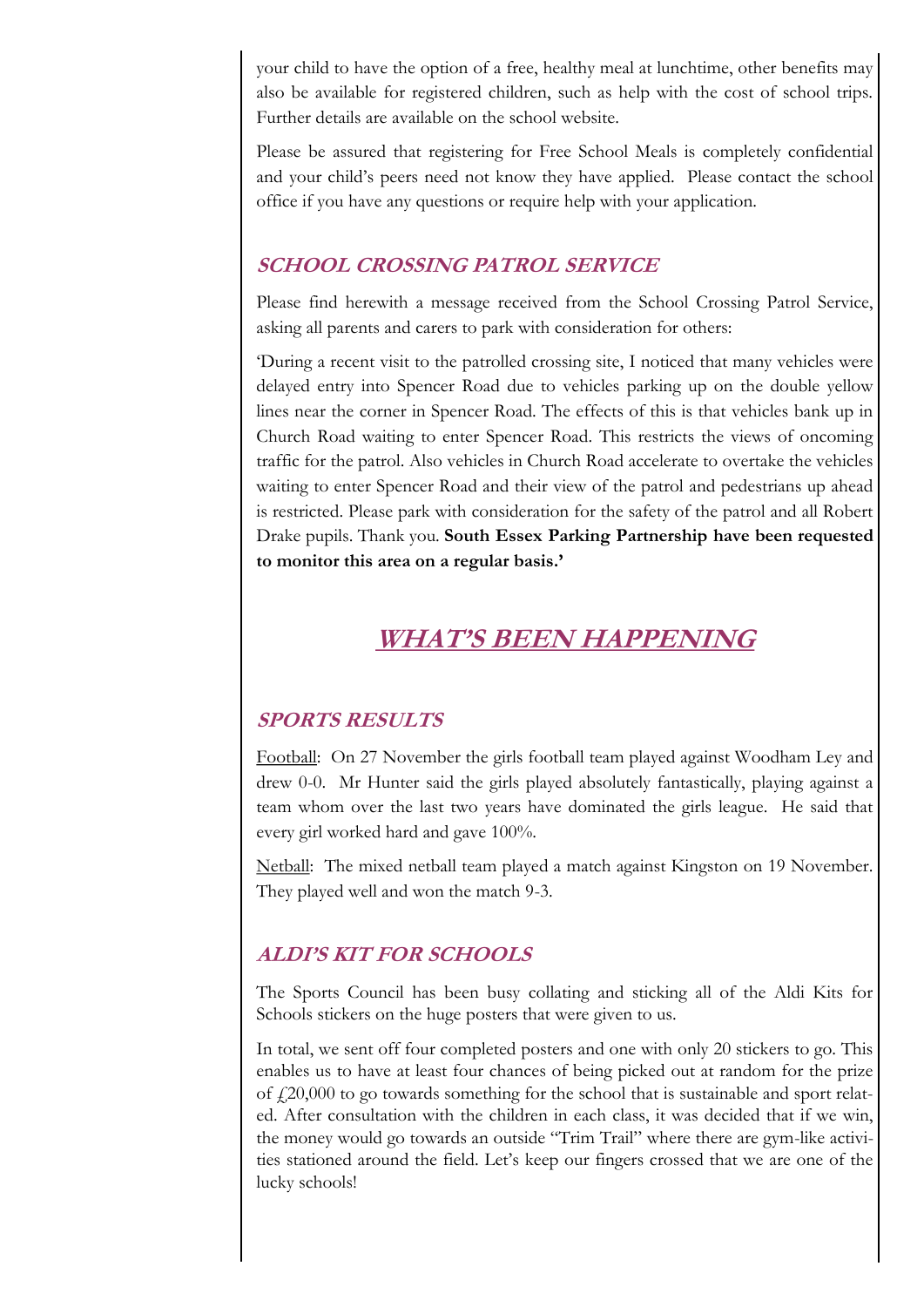### **CHILDREN IN NEED**

Thank you to everyone who donated for Children in Need. The school raised the fantastic sum of  $\text{\textsterling}362.96$ .

Also well done to all the winner s of the picture competition. We had some fabulous entries, and it was a very hard decision to choose the winners. Herewith some of the winning entries





## **SAFER ESSEX ROADS PARTNERSHIP**

The school had a visit from the Safer Essex Roads Partnership at the end of November. They gave a presentation to EYFS parents and carers and their children, and also undertook a presentation to Year 5, which included a roadside practical session.

Road Safety is a very important lesson for children to learn, and we ask all our parents and carers to highlight to their children the importance of Road Safety.

## **EYFS PARENTAL INVOLVEMENT**

Parents and carers of EYFS children took part in a Parental Involvement afternoon last month, aimed at raising their awareness of the school's approach to teaching phonics and reading.

# **FORTHCOMING EVENTS**

## **CHRISTMAS PERFORMANCE DATES**

Children in EYFS will be perform their Christmas show on **Wednesday 11 December** at 9.15 am and at 2.30 pm.

The children in Years 3 and 4 will be taking part in a Carol Concert at St Peter's Church on **Thursday 12 December** at 9.30 am.

Details of all events have been circulated.

## **CHRISTMAS DINNER / CHRISTMAS JUMPER DAY**

Christmas Dinner is taking place this year on **Friday 13 December**. The menu is:

Turkey, chipolata sausage, stuffing balls, peas and carrots.

The vegetarian option is a vegetable parcel.

Dessert is a decorated biscuit and ice cream.

Grab bags and jacket potatoes will not be available on this day.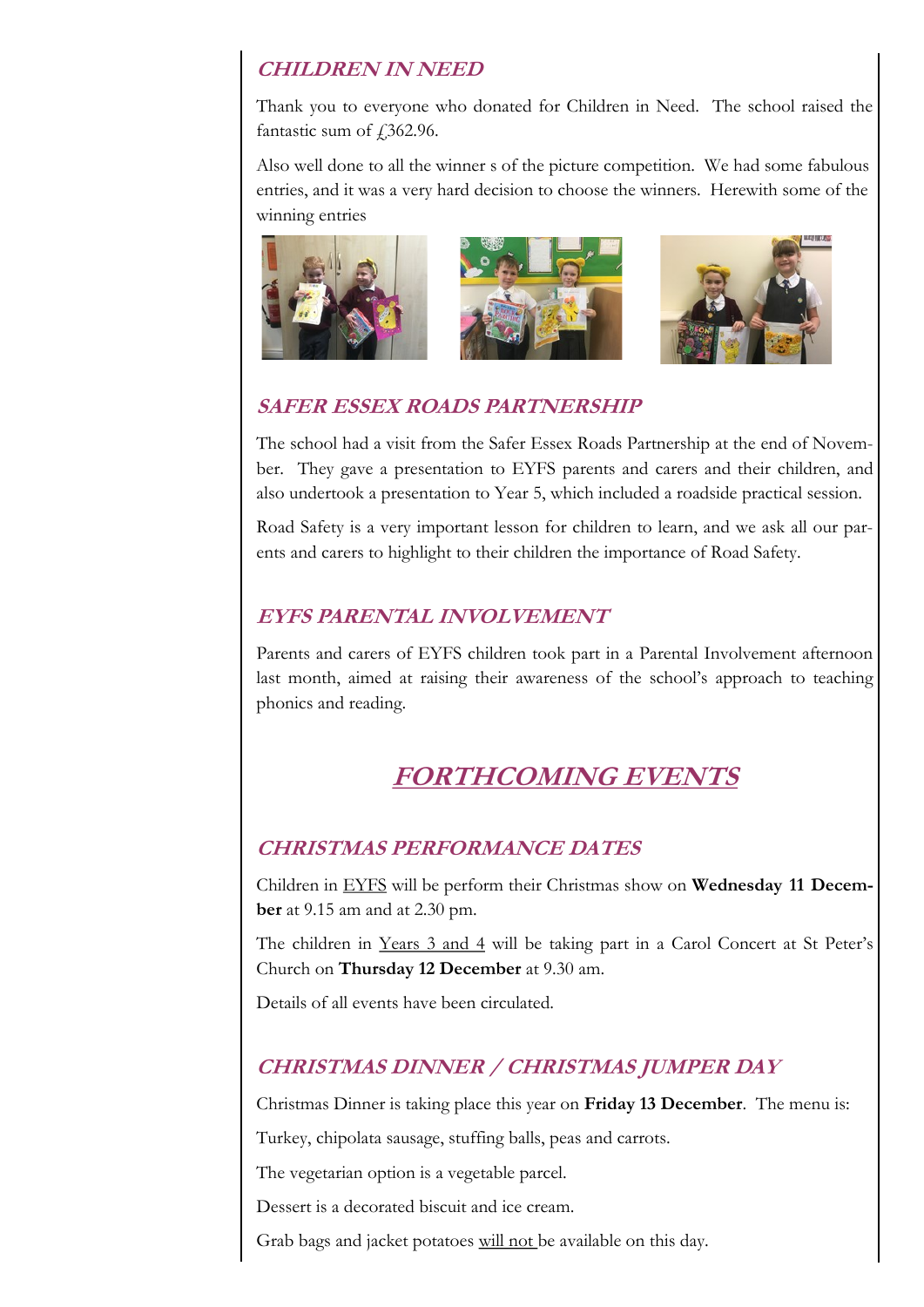Children are welcome to bring in a Christmas cracker, and they can also wear a Christmas jumper to school. We realise that this is an expensive time of year, therefore we do not expect you to buy a jumper for your child; children are more than welcome to come in a jumper they have decorated themselves!

We are aware that we have taken part in several fund raising activities this term. Therefore any donation, however small, would be welcomed. Donations will be for the benefit of **Save the Children**.

### **FORTHCOMING DATES**

**Tuesday 10 December**—Year 5/6 Visit to Cardfields **Wednesday 11 December—**EYFS Performances (9.15 am and 2.30 pm) **Thursday 12 December**—Year 3/4 Carol Concert at St Peter's Church, 9.30 am **Friday 13 December**—Christmas Jumper Day / Christmas Dinner **Monday 6 January**—Non-Pupil Day **Friday 10 January**—NSPCC in school **Monday 13 January**—Handwriting Week **Thursday 16 January**—School Census **Friday 17 January**—ACL Reading Workshop for EYFS Parents, 2 pm **Wednesday 22 January**—ACL Reading Workshop for KS1 parents, 9 am **Thursday 23 January**—Miss Maloney's Class Assembly **Friday 24 January**—Year 3/4 Theatre Visit to see Billionaire Boy, Cliffs Pavilion **Thursday 30 January**—Year 3/4 Parent Involvement Morning **Tuesday 4 February**—Dance Fesitval, Palace Theatre (AM) **Tuesday 4 February**—BATIC Talent Show, Palace Theatre, 6 pm **Wednesday 5 February**—Class Photographs **Thursday 6 February—**Mrs Gunnell's Class Assembly **Monday 10 February**—Creative Arts/Art Challenge Theme Week **Tuesday 11 February**—Safer Internet Day **Wednesday 12 February**—Y5/6 Parental Involvement Morning **Friday 14 February**—Drumming Workshop **Friday 14 February**—Non-uniform and cake sale day **Monday 2 March**—New Age Curling Finals, Basildon Village **Tuesday 3 and Thursday 5 March**—Parent Consultations **Thursday 5 March**—World Book Day **Friday 6 March**—Year 5 Appleton Day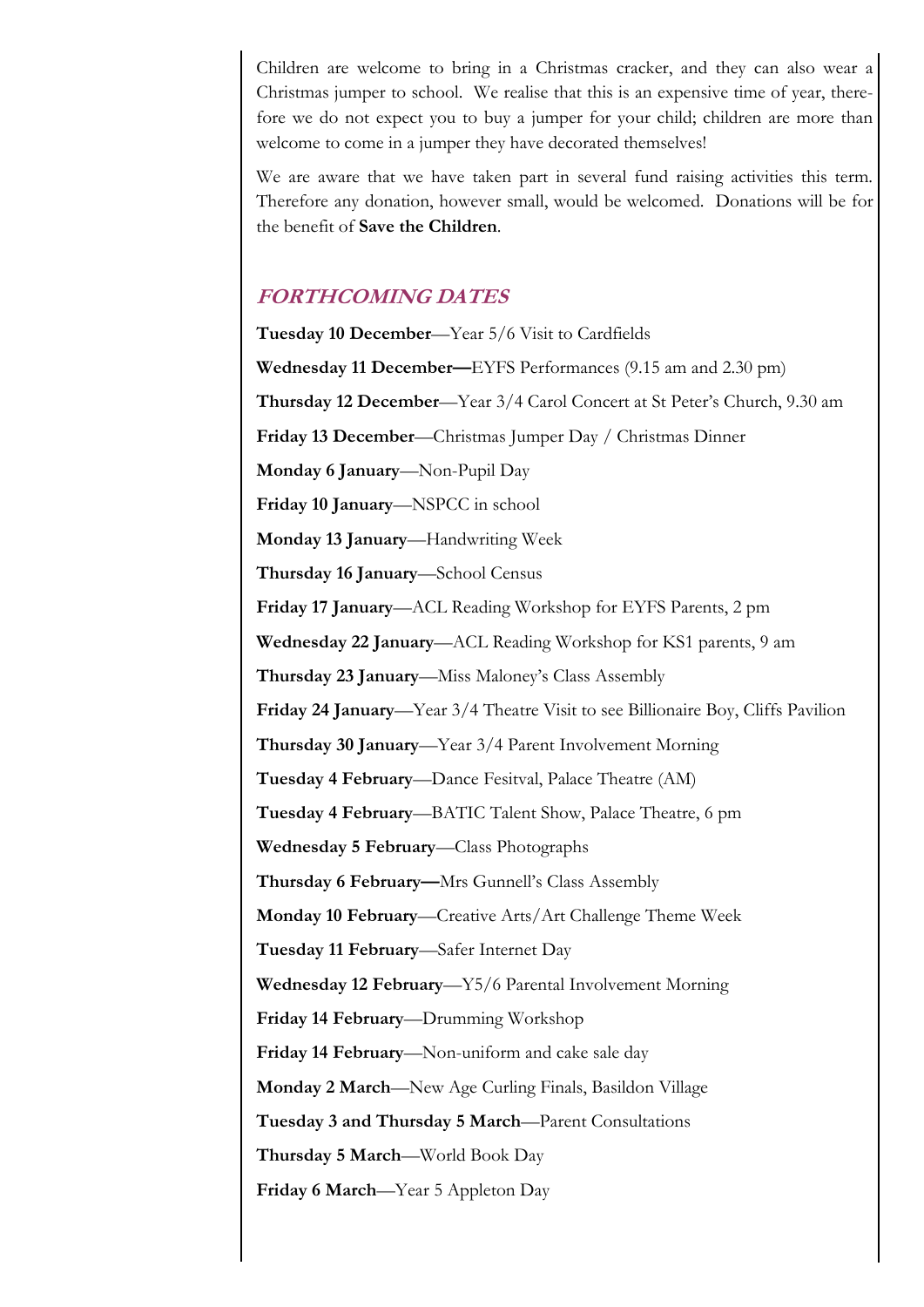**Monday 9 March**—Sport Relief Week **Thursday 12 March**—Breck Foundation Day **Tuesday 17 March**—Cross Country, Garons Park (PM) **Wednesday 18 March**—Year 1/2 Visit to Boydells Farm **Thursday 26 March**—Infant Music Festival, Freight House (PM) **Tuesday 31 March**—Magical Theatre performing Oliver Twist **Tuesday 31 March**—High 5 Netball Tournament, Deanes **Wednesday 1 April**—KS1 Easter Disco, 1.45 to 3 pm KS2 Easter Disco, 4—5.15 pm **Friday 3 April**—Mrs Jackson's Class Assembly **Tuesday 28 April**—Racquets Festival at Deanes—Mrs Jackson's Class **Monday 11 to Thursday 14 May**– KS2 SATS **Saturday 16 May**—Robert Drake Summer Fayre **Tuesday 19 May**—Best Team Kwik Cricket (Years 5 and 6) **Tuesday 19 May**—EYFS visit to Barleylands **Wednesday 20 May**—Girls Cricket (Years 5 and 6) **Thursday 21 May**—Sports Day (KS1 AM and KS2 PM) **Monday 15 to Friday 19 June**—Year 6 Stubbers Residential Trip **Tuesday 23 and Wednesday 24 June**—Year 6 Secondary Transition Days **Tuesday 23 June**—Year 5 Assembly **Wednesday 24 June**—Year 1/2 Visit to Hedingham Castle **Friday 26 June**—Year 3/4 Visit to Hyde Hall **Thursday 2 July**—Open Afternoon **Friday 3 July**—Miss Bradfield's Class Assembly **Friday 3 July**—Year 5 King John School Taster Event **Thursday 9 July**—KS1 Mexican Day **Friday 10 July**—Non-Pupil Day **Tuesday 14 July**—Summer Games at Deanes—Mrs Gunnell's Class **Monday 20 July**—Year 6 Leaver's Disco **Wednesday 22 July**—Last Day of Term

#### **TERM HOLIDAY DATES**

**Friday 20 December to 3 January 2020—Christmas Break Monday 6 January—Non Pupil Day**